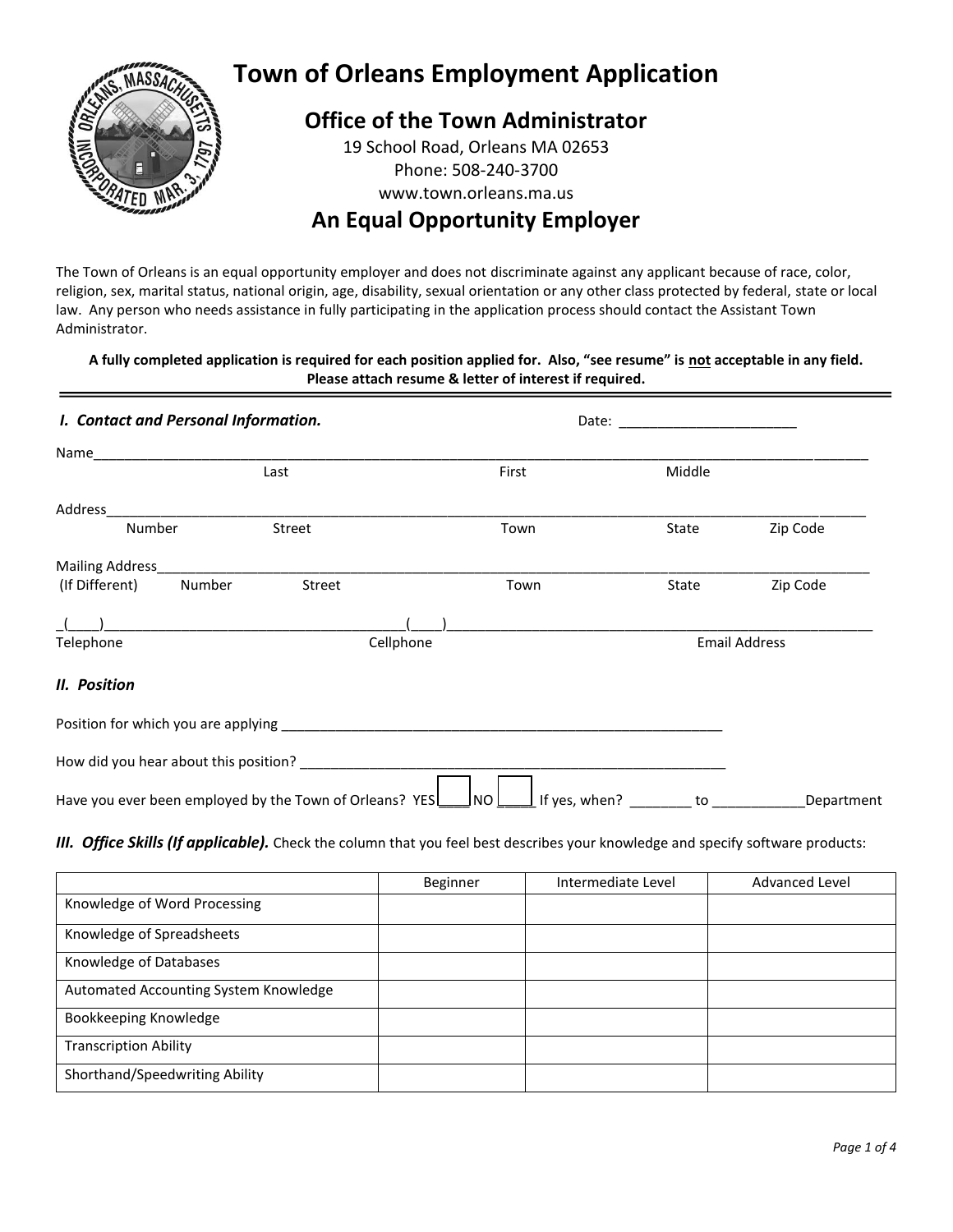#### *IV. Licenses (Please list all licenses you possess that are relative to the position you seek).*

| A valid license is a condition of employment, where required. |       |      |                               |
|---------------------------------------------------------------|-------|------|-------------------------------|
| Do you have a valid driver's license (Class D Auto)?          | Yes L | No l | If yes, enter expiration date |
| Do you have a valid CDL license (Class A or B)?               | Yes l | No.  | If yes, enter expiration date |
| Do you have a valid Hydraulic license?                        | Yesl  | No   | If yes, enter expiration date |

What other valid licenses or certifications do you possess (job related)?

#### *V. Education.*

| School                                     | Name, Address, City, State | <b>Number of</b><br><b>Years Attended</b> | <b>Degree</b><br>Awarded |
|--------------------------------------------|----------------------------|-------------------------------------------|--------------------------|
| High School                                |                            |                                           |                          |
| College                                    |                            |                                           |                          |
| Graduate School                            |                            |                                           |                          |
| Trade, Business,<br><b>Night Courses</b>   |                            |                                           |                          |
| Military Service,<br><b>Other Training</b> |                            |                                           |                          |

#### *VI. Special Skills.*

Please list any other skills or abilities you feel are relevant:

### *VII. Pre-employment Requirements. All offers of employment are conditional upon satisfactory completion of all preemployment requirements, including, but not limited to:*

\_\_\_\_\_\_\_\_\_\_\_\_\_\_\_\_\_\_\_\_\_\_\_\_\_\_\_\_\_\_\_\_\_\_\_\_\_\_\_\_\_\_\_\_\_\_\_\_\_\_\_\_\_\_\_\_\_\_\_\_\_\_\_\_\_\_\_\_\_\_\_\_\_\_\_\_\_\_\_\_\_\_\_\_\_\_\_\_\_\_\_\_\_\_\_\_\_\_\_\_\_\_\_\_\_\_\_\_

\_\_\_\_\_\_\_\_\_\_\_\_\_\_\_\_\_\_\_\_\_\_\_\_\_\_\_\_\_\_\_\_\_\_\_\_\_\_\_\_\_\_\_\_\_\_\_\_\_\_\_\_\_\_\_\_\_\_\_\_\_\_\_\_\_\_\_\_\_\_\_\_\_\_\_\_\_\_\_\_\_\_\_\_\_\_\_\_\_\_\_\_\_\_\_\_\_\_\_\_\_\_\_\_\_\_\_\_

- A. Criminal Offense Record Inquiry (CORI) and Sex Offender Record Information (SORI) check.
- B. Drug Testing. Satisfactory completion of a required drug or alcohol test is a condition of employment as outlined in the Drug and Alcohol Testing Policy of the Town of Orleans.
- C. Clearinghouse rules. All offers of employment to persons holding a Commercial Driver's License are conditioned on the completion of a pre-employment query in accordance with 49 CFR § 382.701 and compliance with the Federal Motor Carrier Safety Administration (FMCSA) drug and alcohol use and testing regulations 49 CFR § 382 and 49 CFR § 40.
- D. Physical. All offers of employment are conditional upon the satisfactory completion of a Health Questionnaire and conditional upon a physical examination, where required. Satisfactory fitness to perform the essential duties of the position is a condition of employment.

#### *VIII. Employment of Minors.*

The Town of Orleans is subject to certain child labor provisions regarding the employment of persons under the age of 18. Further, an Employment Permit or Educational Certificate may be required, depending on your age.

Are you under age 18?  $N_o$   $\begin{array}{c} N_o$   $\end{array}$  Yes  $\begin{array}{c} \end{array}$  If yes, please indicate your age.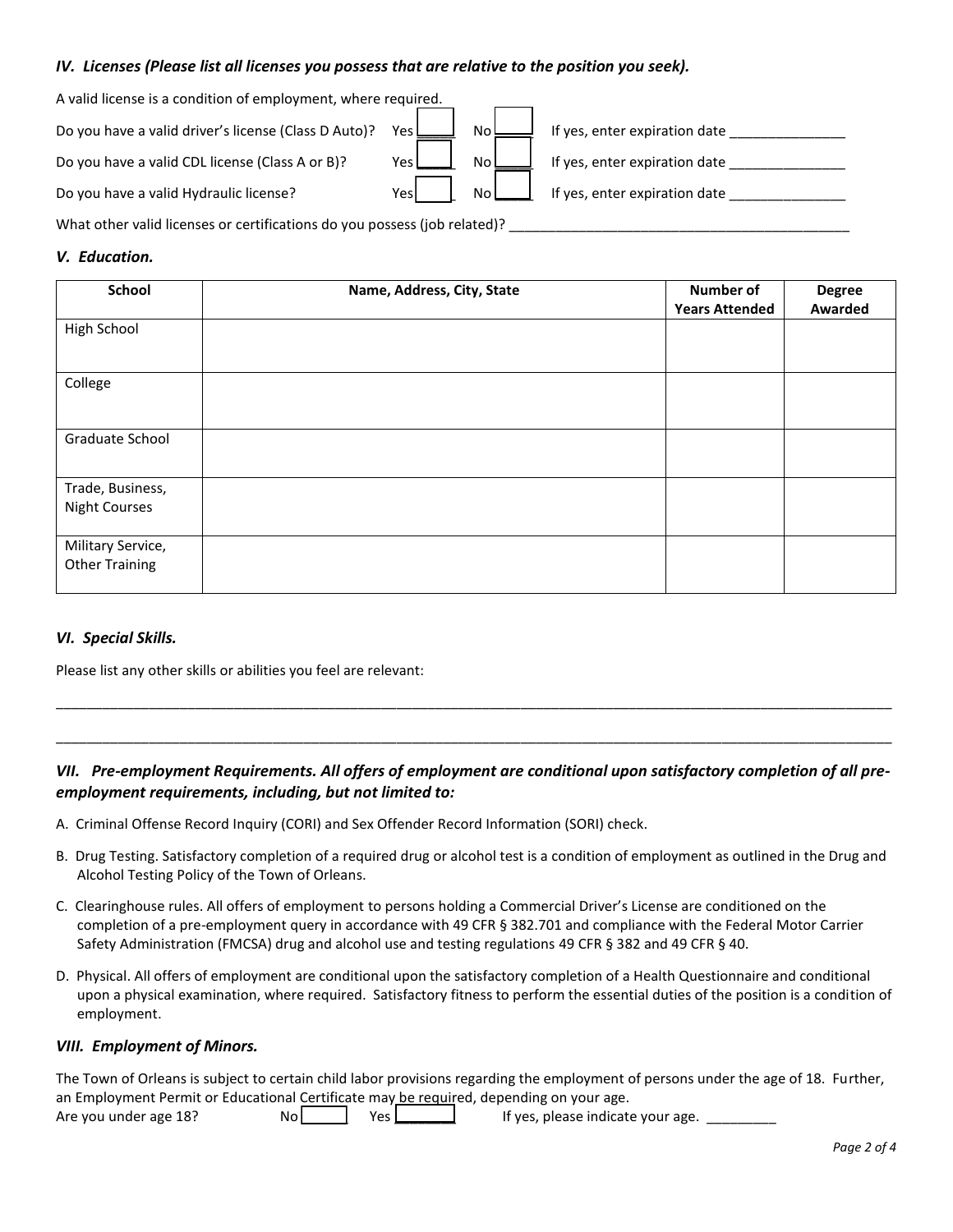### *IX. Employment History. (Please do not write "see resume")*

Please account for the last 4 positions you have held. Start with your present or last employer. You may include military service and any verifiable work performed as an intern or volunteer.

| May we contact your present employer?<br>Immediately | After acceptance of employment I | Nι |  |
|------------------------------------------------------|----------------------------------|----|--|
| If no, please give reason:                           |                                  |    |  |

| Employer     | Address            |
|--------------|--------------------|
| Telephone    | Your Title         |
|              |                    |
| Supervisor   | Supervisor's Title |
| Dates Worked | Reason for Leaving |

Description of Primary duties: \_\_\_\_\_\_\_\_\_\_\_\_\_\_\_\_\_\_\_\_\_\_\_\_\_\_\_\_\_\_\_\_\_\_\_\_\_\_\_\_\_\_\_\_\_\_\_\_\_\_\_\_\_\_\_\_\_\_\_\_\_\_\_\_\_\_\_\_\_\_\_\_\_\_\_\_\_\_\_\_\_\_\_

| Employer     | Address            |
|--------------|--------------------|
|              |                    |
| Telephone    | Your Title         |
|              |                    |
| Supervisor   | Supervisor's Title |
|              |                    |
| Dates Worked | Reason for Leaving |
|              |                    |

## Description of Primary duties: \_\_\_\_\_\_\_\_\_\_\_\_\_\_\_\_\_\_\_\_\_\_\_\_\_\_\_\_\_\_\_\_\_\_\_\_\_\_\_\_\_\_\_\_\_\_\_\_\_\_\_\_\_\_\_\_\_\_\_\_\_\_\_\_\_\_\_\_\_\_\_\_\_\_\_\_\_\_\_\_\_\_\_

| Employer     | Address            |
|--------------|--------------------|
| Telephone    | Your Title         |
| Supervisor   | Supervisor's Title |
| Dates Worked | Reason for Leaving |

#### Description of Primary duties: \_\_\_\_\_\_\_\_\_\_\_\_\_\_\_\_\_\_\_\_\_\_\_\_\_\_\_\_\_\_\_\_\_\_\_\_\_\_\_\_\_\_\_\_\_\_\_\_\_\_\_\_\_\_\_\_\_\_\_\_\_\_\_\_\_\_\_\_\_\_\_\_\_\_\_\_\_\_\_\_\_\_\_

| Employer     | Address            |
|--------------|--------------------|
| Telephone    | Your Title         |
| Supervisor   | Supervisor's Title |
| Dates Worked | Reason for Leaving |

Description of Primary duties: \_\_\_\_\_\_\_\_\_\_\_\_\_\_\_\_\_\_\_\_\_\_\_\_\_\_\_\_\_\_\_\_\_\_\_\_\_\_\_\_\_\_\_\_\_\_\_\_\_\_\_\_\_\_\_\_\_\_\_\_\_\_\_\_\_\_\_\_\_\_\_\_\_\_\_\_\_\_\_\_\_\_\_